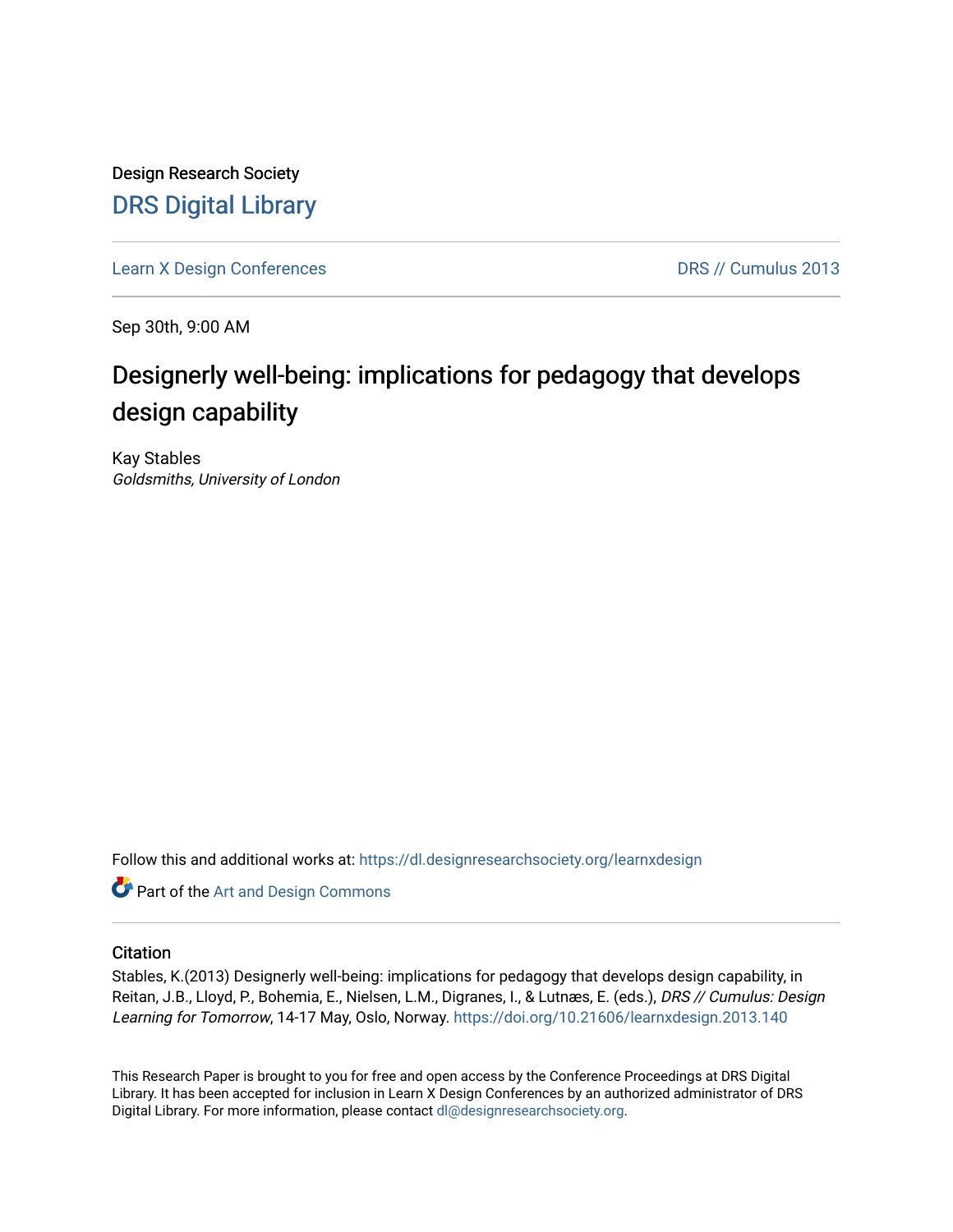DRS // CUMULUS 2013 2nd International Conference for Design Education Researchers Oslo, 14–17 May 2013



# **Designerly well-being: implications for pedagogy that develops design capability**

Kay STABLES\*

 $\overline{a}$ 

Goldsmiths, University of London

*Abstract: The concept of "designerly well-being" identifies the value for individuals and society of the development of design capability inherent in all humans. This concept builds on ideas more generally of capability, well-being and democratic design. The paper explores pedagogic issues, particularly in relation to the development of an individual's understanding of themselves as a designer, how they engage effectively in the processes of designing and how they develop the confidence and confidence to positively exploit their own designerly capability in their personal*  life, social and community life or professional life. Key to this is the stance of the *educator on the processes of designing. The paper will present research that make the case for an iterative, dynamic view of process, responsive to the changing demands within any design or design related task. This research illustrates the importance of recognising the preferred approaches to design activity of individuals and the importance of supporting individual preferences whilst building new strengths to establish a repertoire of design methods, processes, knowledge and skills. Achieving designerly well-being across society is ambitious. In considering pedagogic approaches that could support this ambition and drawing on research findings from projects with primary and secondary aged learners (ages 5-18), the relationship between individual approaches to designing and the way design challenges are presented structured will be explored.* 

*Keywords: designerly well-being, design pedagogy, design education research.* 

<sup>\*</sup> Corresponding author: Technology Education Research Unit, Department of Design | Goldsmiths, University of London | UK | e-mail: k.stables@gold.ac.uk

Copyright © 2013. Copyright in each paper on this conference proceedings is the property of the author(s). Permission is granted to reproduce copies of these works for purposes relevant to the above conference, provided that the author(s), source and copyright notice are included on each copy. For other uses, including extended quotation, please contact the author(s).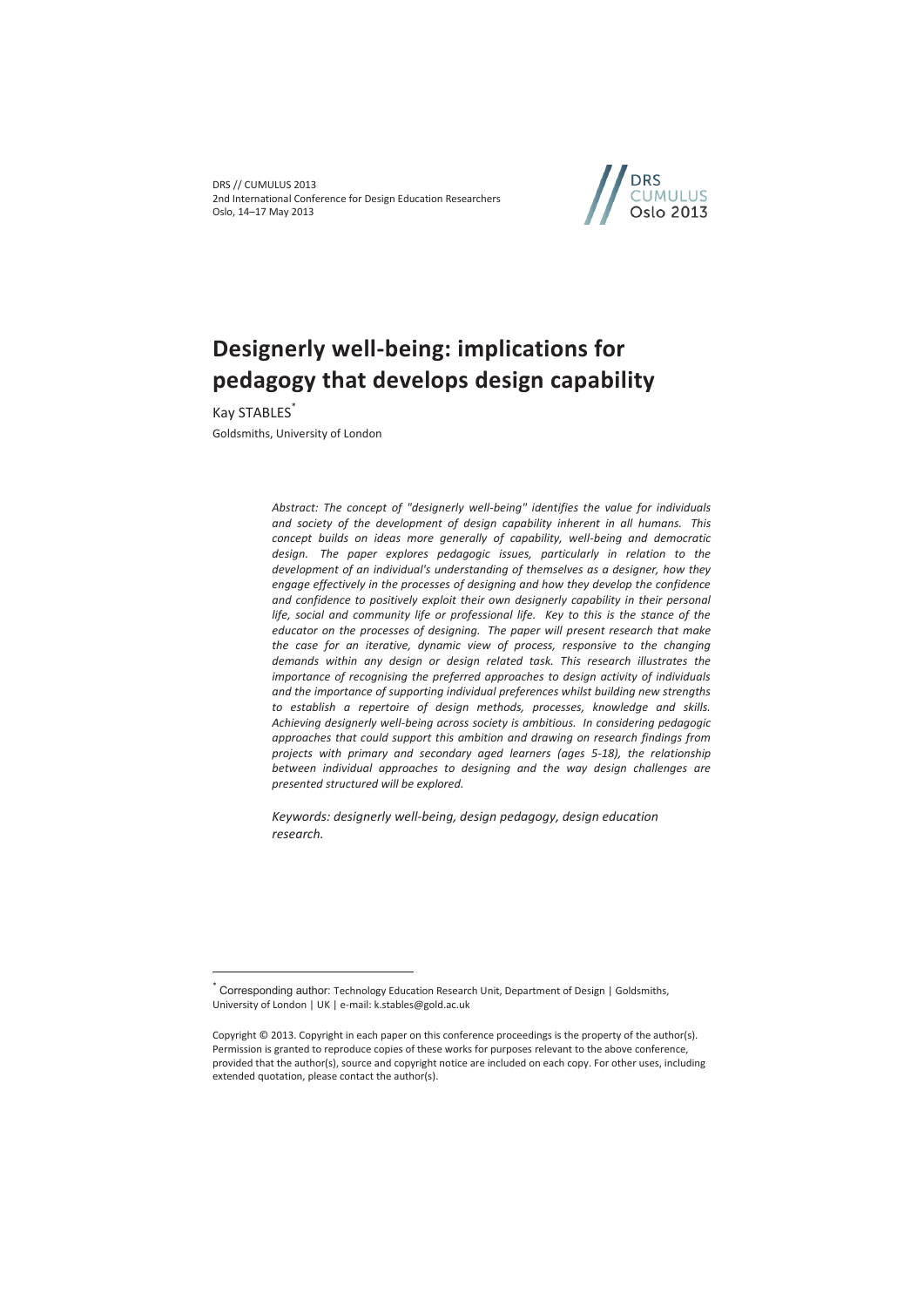A NOTE TO AN INTERNATIONAL AUDIENCE OF DESIGN EDUCATORS.

While this paper is about design education, there is a need to understand the context in which this operates globally, within general education, where design is commonly included in Design and Technology Education or Technology Education. For this reason both Design and Technology and Technology education are drawn into the case presented through the paper. This is not to suggest that they are seen as interchangeable terms, but to recognise the reality of the strong links between them in general education.

## **Introduction**

Historically and currently, design educators, design professionals and policy makers have made a case for the value and importance of design education. This can be seen in the British context from initiatives dating back to the industrial revolution right up to the present day where a major push is evident through groups such as the Associate Parliamentary Design and Innovation Group, the Design Council and the Design & Technology Association. But throughout this history there has been an ongoing tension between views on why design education is seen as important. At a simplistic level there is a dichotomy between those who see design education pointing towards the development of a capable and competent design profession and those who see it as the broader development of the designer in us all - of the development of potential design capability as part of the overall growth of rounded, capable human beings.

This overarching dichotomy has embedded within it further, more subtle, divisions. An argument might be made that 'professional' design education is the province of tertiary education and the 'human capability' model is the business of general education. On the face of it this has a certain logic, but in fact the split between what might be called the 'instrumental' and the 'liberal education' standpoints has dogged general education throughout history – providing a 'top down', assessment-led model of education that has seen schools providing a 'watered down' and stereotyped view of professional design education, in order to prepare the small percentage who choose to take this route into adulthood. In tertiary education it could be argued that the 'instrumental' view has also skewed design education towards a narrow vocationalism, preparing far more disciplinary designers than the world is ever go to manage to employ. Recent debates has seen a reaction against this with calls for more interdisciplinary approaches (Buchannan 2001) that enable design's broader contribution to what have been called Big Design ideas (for example addressing the need for clean water globally, or dignity in healthcare).

Threading through these arguments is a further subtlety – if design education is seen to be a good thing, and yet not everyone is going to become a professional designer, then what are the rest being educated for? An answer emerging ubiquitously is that the world would be a better place if everyone had a design 'literacy' (or sometimes design and technological or technological literacy) - an understanding of design that makes people critical consumers and users of the designed and made world. This sentiment can be seen in curriculum policy statements such as the following from 'Technology for all Americans' (ITEA 1996)

Because of the power of today's technological processes, society and individuals need to decide what, how, and when to develop or use various technological systems. Since technological issues and problems have more than one viable solution, decision making should reflect the values of the people and help them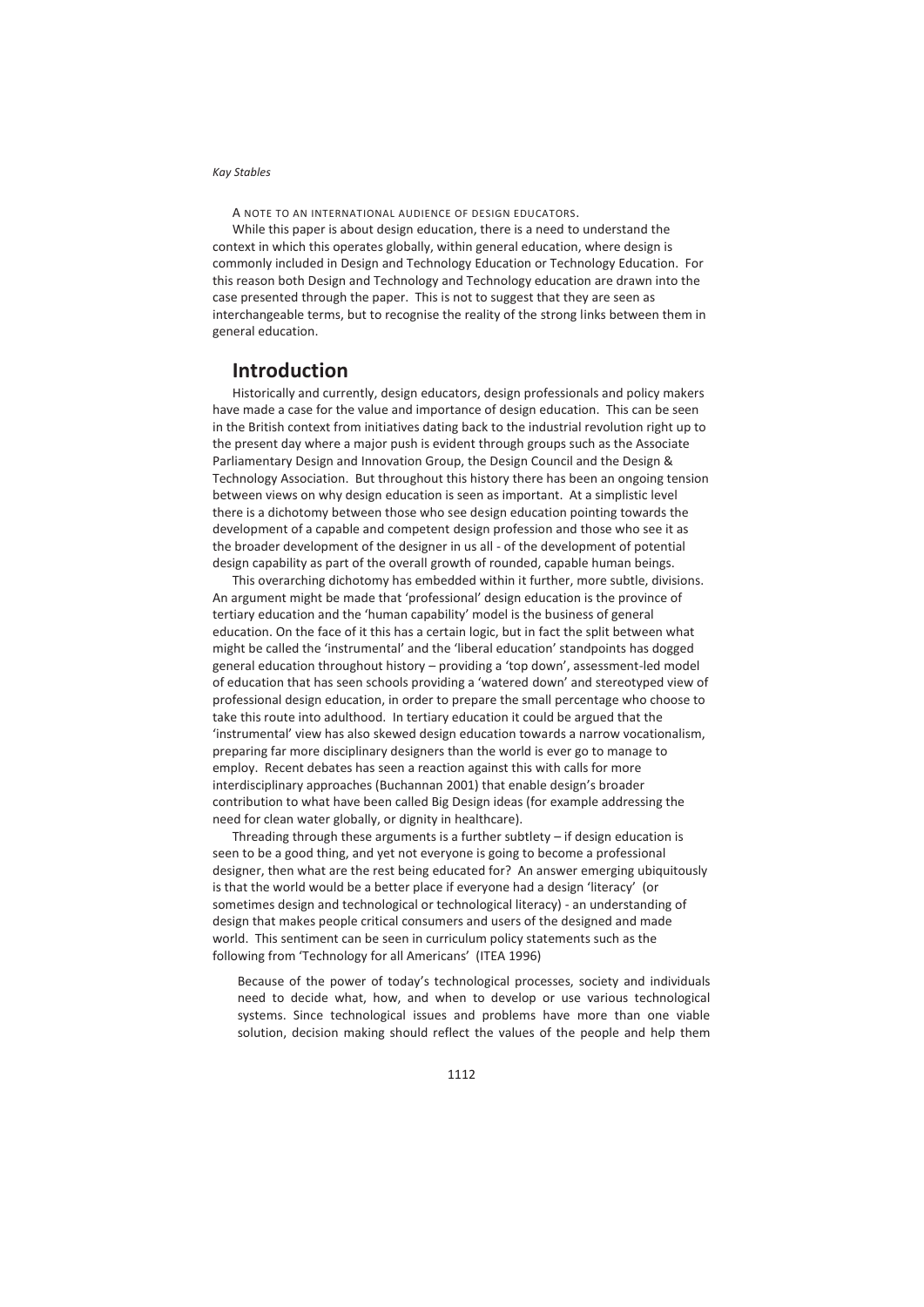reach their goals. Such decision making depends upon all citizens acquiring a base level of technological literacy - the ability to *use, manage, and understand* (my emphasis) technology. (ITEA 1996, p.6)

It is also echoed in the 'call' for papers for this current conference, where it is stated that

To promote sustainability and meet global challenges for the future, professional designers are dependent on critical consumers and a design literate general public. For this purpose design education is important for all. (DRS // CUMULUS The 2nd International Conference for Design Education Researchers, Call for papers)

It would be difficult and indeed foolish to deny the importance of design (or technological) literacy, and in fact a strong case is made for the democratic value of this by Baynes (2005). However, there is a danger if this viewpoint is indicating the *total* value of design education to those that won't become professional designers, rather than just an important element of it. In this paper I present an argument for a 'capability' rather than 'literacy' view of design education that contributes to a concept of holistic "designerly well-being". I will then present pedagogic ideas and research that support the development of designerly well-being.

## **Capability, well-being and designerly well-being**

Before going further, it will be helpful if I outline what I mean by "designerly wellbeing". The relationship between design and well-being is increasingly being explored to good effect through academic research and professional design, but the emphasis within this tends to be on effective ways for designers to engage in participatory design to produce products that support the well-being of others, for example who have a disability, or need health care (e.g. Larsson et al, 2005; Dilani, 2009) or on effective ways for designers to engage with models of sustainability in developing consumptionreduced models of well-being (Manzini, 2004). In both of these the emphasis is on what is produced in the name of well-being, not on the well-being of the 'designer'. I have presented elsewhere why I consider that it is important for the well-being of individuals and society to have design capability developed in all human beings. (Norman et al. 2010; Stables 2012). At an overarching level I am referring to enabling all humans to have the satisfaction, pride, confidence and competence to engage in designerly *thinking* and *action,* with criticality and capability, in their daily lives.

This vision builds on certain fundamental ideas, the first of which is the view of capability promoted by the economist Amartya Sen through his 'Capabilities Approach'. This presents a seemingly simplistic but profound view of capability as what a person *can be* (values and beliefs) and what a person *can do* (agency), and the freedom this enables. (Sen 1992). The second idea is a capability-based conception of well-being (as opposed to a 'desire' or 'happiness' based concept) developed by the philosopher Martha Nussbaum in conjunction with Sen (Nussbaum 2000, 2011). This view promotes the idea that well-being is based on achieving the 'functionings' or central human capabilities that present a spectrum of living, from bodily health and integrity to practical reason, imagination and thought, emotion, affiliation, play, and life itself.

The third idea is that all human beings are designers - that our design capability is one of the defining characteristics of being human. (Archer 1992; Baynes 2006; Black & Harrison 1985; Bronowski 1973; Csikszentmihalyi 1996; Nelson & Stolterman 2003). Enacting this capability in a way that draws on our beliefs and values, having a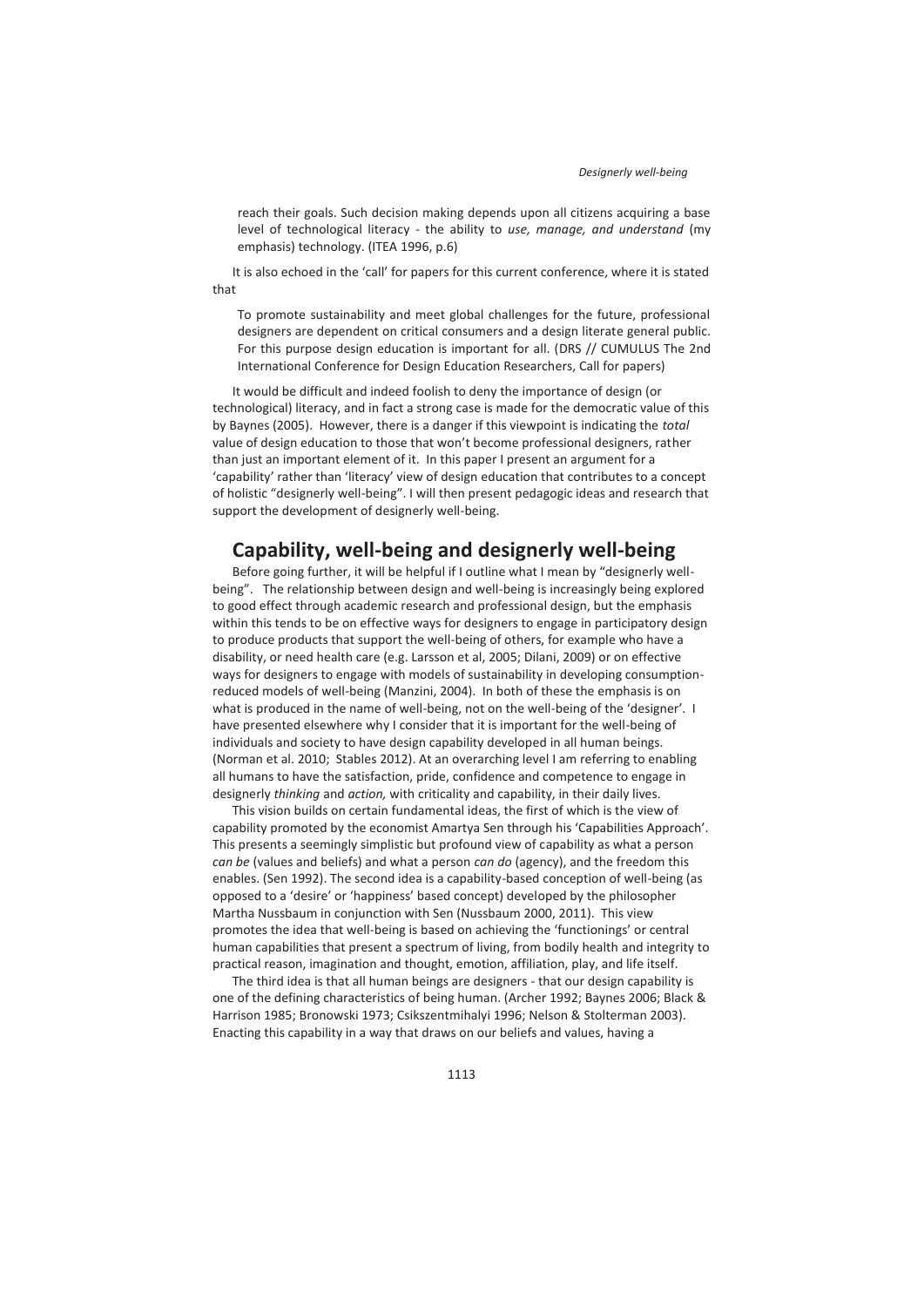sensibility to all that it means to be human, and that liberates with the impact of agency, might seem somewhat utopian. But my proposal is that this is the basis of designerly well-being. However, as with all utopias, designerly well-being needs to be nurtured. It is here that design education has an important role to play for all humans, not just those who choose to operate at a specialist, professional level.

# **Designerly well-being and democracy**

If all humans have design potential, then the way that this potential is realised raises importance issues for democratic societies. Ken Baynes puts forward the idea that, just as Noam Chomsky talks of humans having a Language Acquisition Device, so too humans have a Design Acquisition Device that is a " 'wired-in' predisposition to explore and change their environment". (Baynes 2010, p 7). As with language he points out the importance of this device being supported and developed through education. He points out that

although some of these young people will become professional designers … the large majority will be managers or citizens who have a range of design skills and ability to understand design and designing. They will be able to use these to enhance their personal lives and to improve their performance wherever their work brings them into contact with design. (Baynes 2010, p.18)

Presenting ideas from the 19th and early 20th century and drawing on the likes of Ruskin and Morris, he explores the relatively short history of a view of design as specialist professional activity and illustrates this view by modifying a quote from Eric Gill (1940) suggesting that "the designer is not a special kind of person: every person is a special kind of designer". (Baynes 2005 p.34)

He also identifies however, that the view of all humans as designers is a complex one and very much in conflict with a view of designers as specialists. He refers to the growth of literature from the 1970s that produced large amounts of publishing on the specialist fields of design that was not paralled by publishing on the role of humans as designers in a more general sense. His argument is that design criticism from that era was modelled on art criticism and celebrated the prowess of what he refers to as the 'hero-designer', that marginalised the important role of teams in the processes of design. In addition the products of the 'hero designers' were often celebrated before there was any real idea of how valued their products would be when seen in a social, economic or environmental sense. In discussing this idea he draws attention to the lack of recognition given to the user or consumer.

He also recounts a history that shows that the model of general education that emerged was one of the "watered down version of professional training". (Baynes 2010, p.28)

While Baynes is an advocate for developing the active capabilities of designing through imaging and modeling ideas, much of the focus he gives to the democracy of design is on the role all humans can play through their roles of consumers and users. He comments that, even today, design professionals are slow to develop ways in which consumers and users can engage directly in the creative, generative, modelling processes within design and highlights how the general public can be marginalized.

design may be considered radical simply because it brings about fundamental changes in material culture. However, in the political sphere, there is the issue of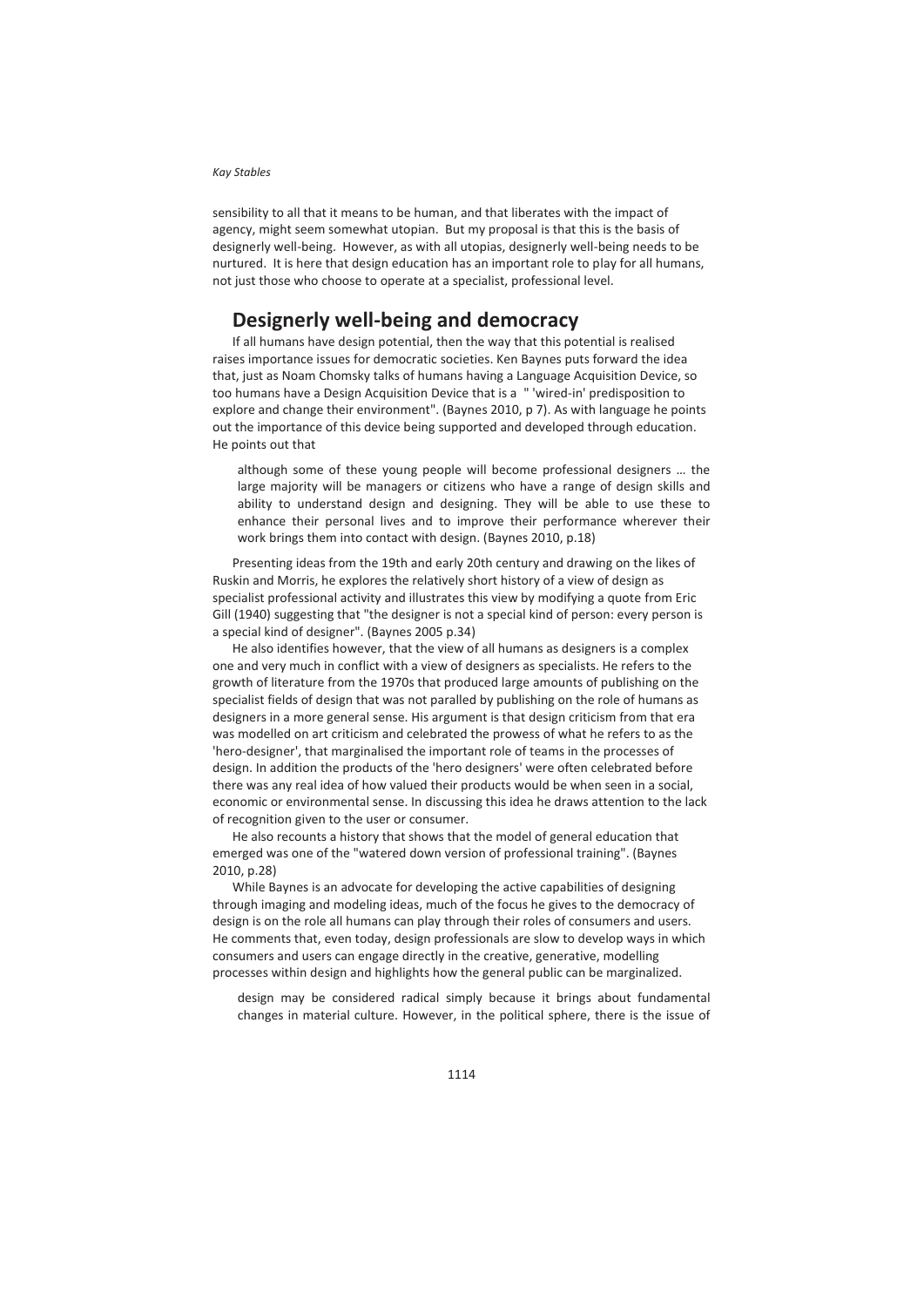power. Who has access to design skill? Who controls and benefits from it? (Baynes 2010 p. 55)

He also hints at the dangers of leaving all design entirely in the hands of professional designers because of the way that professional design is driven by market concerns. When considering environmental issues he points out "in fact, designers have made relatively little progress in being able to tackle these issues whenever they fall outside somebody else's commercial or political agenda." (Baynes 2010 p. 57)

This somewhat paternalistic view of the agency of design resting with professional designers has been voiced by others. Michael Shannon, making a case for public design education in 1990, raised the issue of disempowerment.

No one *has* to discover or design any longer, and those who might be inclined to are discouraged by the high levels of specialized knowledge required. Many people feel isolated, unfulfilled, unable "to make a difference. (Shannon 1990, p.36)

Both Baynes and Shannon are presenting a perspective that runs counter to the notion of designerly well-being for all humans. Steve Keirl raises similar concerns about the general population being eliminated and alienated from design decisions and in doing so argues for a design education that highlights the importance of critique and of challenging what is happening in the name of progress. His view is that the only appropriate or "good" form of design education is one that is based around ethical practices that involves "critique" at the same time as "intention". He expresses particularly concern about uncritical design activity, highlighted by the following statement.

Our capacity to design and make sets us apart from other species although our capacity to head into the future uncritically may, in another sense, not set us so far apart at all! (Keirl 1999. p 79)

What the arguments above highlight is the importance of design education to equip young people to be able to contribute in an informed and critical way to more a democratic view of design. This view echoes the Capabilities Approach to well-being put forward by both Sen and Nussbaum. In turn, this view is integral to a motivation and confidence to contribute actively and creatively to the processes of designing, either through generic everyday activity, or through more specialist design activity.

# **The importance of making**

In parallel with exploring the need for developing a more reflective, critical dimension of designerly well-being there is also considerable importance in considering the more tangible, visceral dimensions that come through the act of making. I am not attempting here to reinforce an unhelpful dichotomy between 'doing' and thinking', but to maintain a balance in sharing dimensions that inform on the concept of designerly well-being. It is important to understand the ways in which making provides alternative ways of knowing, as (for example) has been made vividly clear by the fascinating ethnographic studies of craft apprentices by Trevor Marchand (2008). In observing the way learning and teaching takes place in three disparate settings (minaret builders in Yemen, mud masons in Mali and fine woodworkers in London), Marchand considers the nature and communication of *embodied knowledge* and the way this is negotiated, understood and learned through the practice of making.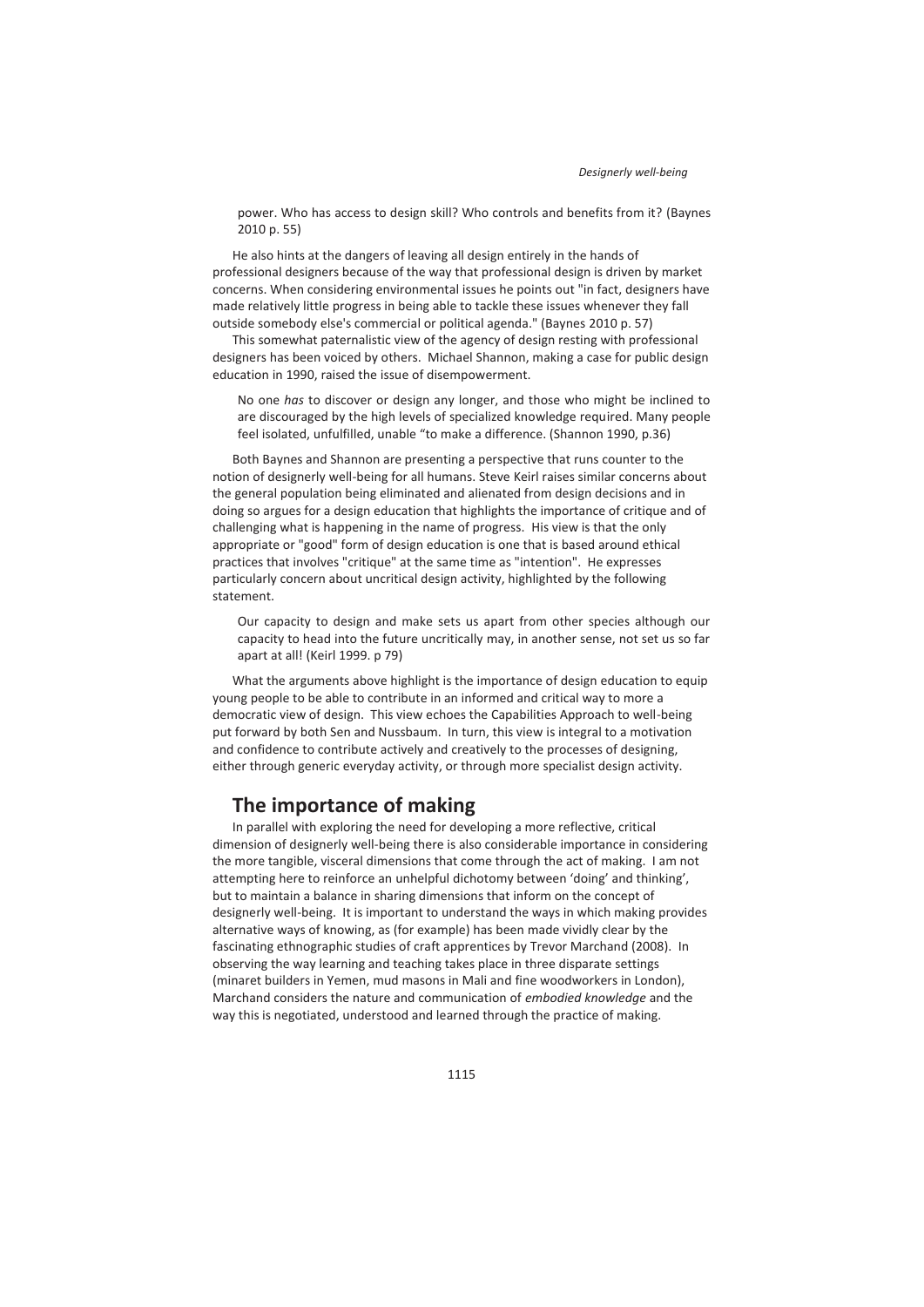Knowledge is not confined to the sorts of concepts and logical propositions that are expressed in spoken language. … Knowledge necessarily extends to other domains including emotional, sensorial, spatial and somatic representations. Though these domains may be defined as faculties of knowledge 'beyond language', they are nevertheless learned, practised, expressed and communicated between actors, most evidently with the body. … contest[ing] standard divisions made between a 'knowing mind' and 'useful body', and direct[ing] researchers to assiduously heed actions as well as words. (Marchand 2008 p 257)

He also draws attention to the extent to which what is being learned goes beyond technical know how and skill, creating resonance with the Capabilities Approach to well-being as he describes the richness of the learning.

These include technique, worldviews and a set of guiding principles for ethical judgement; and in some cases, training encompasses devotional religious practices, the performance of magic and correct enunciations of powerful benedictions. (Marchand 2008, p 250)

The explicit relationship between craft activity and well-being has seen increased interest in recent years and points to further valuable insights to designerly well-being. In a briefing note for the Crafts Council, and drawing on their recent report 'Making Value' (Schwarz and Yair 2010; Karen Yair 2011) highlights the breadth of ways in which craft practices and craft practitioners contribute to human well-being. Referring to case studies from the 'Making Value' report, Yair indicates a range of ways that practitioners have worked in community and education settings, demonstrating benefits to the well-being of people with disabilities and to those who feel socially excluded.

Collectively, it seems that these distinctively craft based experiences encourage a sense of achievement and ownership. This, in turn, builds the confidence that strengthens social interaction and ultimately well-being: research suggests that social connectedness is perhaps the single most important factor in distinguishing happy people from those who are merely 'getting by'. (Yair 2011)

In addition she highlights the growth in social craft activities such as knitting circles and other craft related clubs and groups. Linked to this she identifies the work of Betsan Corkhill, a physiotherapist who has undertaken extensive research into the theraputic value of the craft of knitting in supporting well-being, for example in the management of pain, addiction and dementia. (Corkhill 2012)

In a schools learning context, the importance of hands-on learning, has been emphasised for more than a century through educational models such as 'sloyd'. There is a current growth in interest, as can be seen, for example, through Guy Claxton and Bill Lucas' recent report "Making it" (Claxton et al. 2012). In presenting a model of studio teaching, they draw on work such as Matthew Crawford's "The case for working with your hands" (Crawford 2010), and the pedagogies of MIT's Project Zero team, including 'studio habits of mind' (Hetland et al. 2007). Through research with teachers that focused on pedagogic 'dimensions' of studio teaching (such as creating authentic activities; organising space; making learning) they focus on building learning power in what they refer to as the 'four Rs': Resilience (emotional strength); Resourcefulness (cognitive capability); Reflection (strategic awareness); and Relating (social sophistication). Of particular interest in the context of designerly well-being, classroom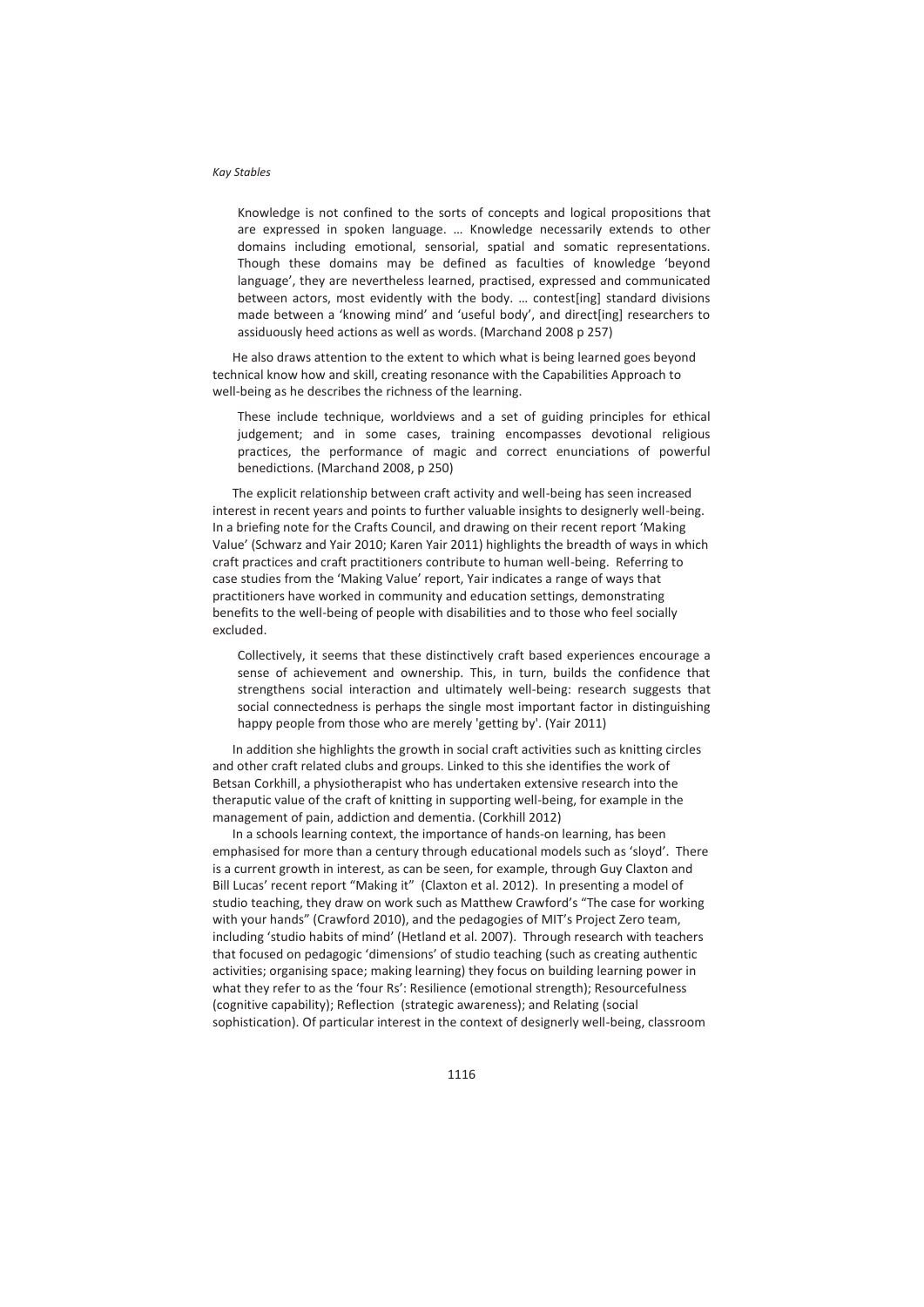trials indicated the biggest change in learners was their independent decision-making and the confidence gained through managing their own learning. They also noted

Our indicators of learning engagement include attentiveness, absorption, observable effort willingly given, indications of pride and the willingness to talk with animation about the learning taking place. (Claxton et al. 2012, p. 8)

# **Pedagogic ideas and issues**

While there are some notable projects presenting models that support the concept of designerly well-being, there is also evidence of practice that is having quite the opposite effect. Over the last two years, England has seen a number of reports all expressing views on the importance of design education in schools and also highlighting the strengths and weaknesses of what is on offer, particularly through the school subject of Design and Technology (Ofsted 2011; Ofsted 2012; DfE, 2011; Miller 2011; Henley 2012; Design Commission 2011). A more detailed account of the issues raised across these reports appears elsewhere (Stables 2012) but the headlines indicate that there is general support for the contribution of Design and Technology. Where it is taught well it is a popular subject, teachers have high expectations of learners, present challenging and ambitious projects set in relevant contexts. Such teachers fascinate and intrigue learners, engendering 'palpable excitement' when learners are engaged in their work. However, this is only one side of the story and the 'flip side' indicates a subject that is too often formulaic, too narrowly focused, lacks challenge, spends too much time on worthless tasks and too often results in a string of unfinished projects. While there is clear evidence of the potential for the development of designerly wellbeing through teaching that is enlightening, inspiring, challenging and innovative and that sparks enthusiasm and passion, and develops competence, confidence and pride, what is clear is that new pedagogic models and ideas are needed. Lauren Resnick (1987), in articulating what she sees as the difference between 'in-school' learning and 'out of school' learning, identifies distinctive polarities, such as individual cognition versus socially shared cognition, symbol manipulation versus contextualised reasoning, generalised learning versus situation specific competence, that increasingly make 'in school' learning "coming to look increasingly isolated from the rest of what we do" (Resnick 1987, p. 15). These views from more than 25 years ago have resonance with the escalation of initiatives that provide learning opportunities beyond formal classrooms (and often celebrated through the likes of TED Talks, or raised through the concept of the 'flipped classroom') that are exciting, relevant, challenging, risky, socially engaged and motivating and that develop creativity, innovation, responsibility, confidence, competence. All of these can be seen to support the development of designerly well-being. The contrast between in and out of school learning caused me recently to draw the conclusion that

In school we get to do the worthy but often un-inspirational stuff – that meets the needs of a curriculum full of content and monitored by an assessment regime that is stifling it. Out of school we get to do the inspirational, exciting, challenging stuff that (in my view) nurtures designerly well-being. (Stables 2012, p. 430).

But if this is (too often) the case, then what is to be done? While we may not have all the answers, there is a wealth of educational research to be drawn on the provide pointers to effective pedagogic approaches and I will turn now to some key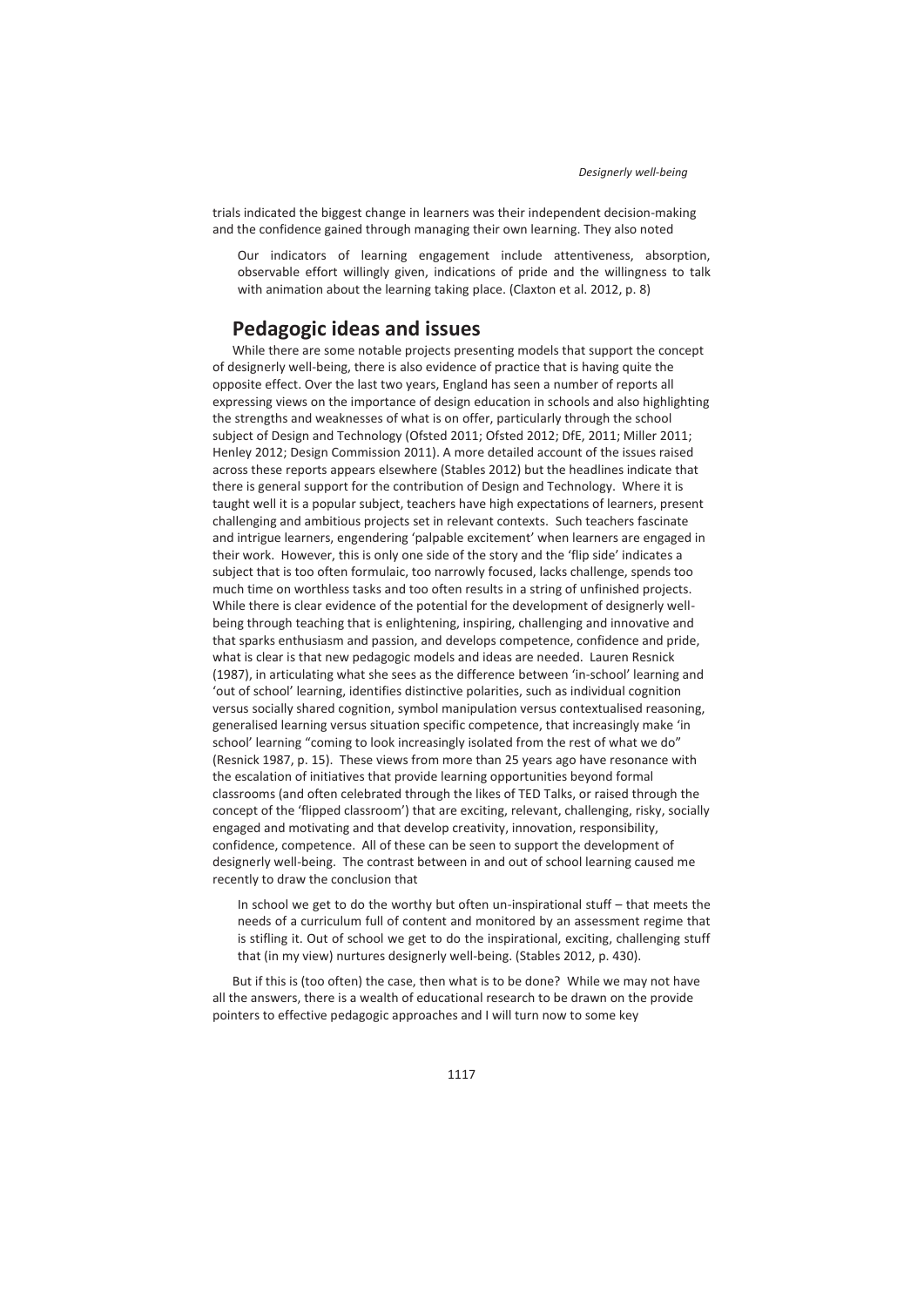considerations, beliefs and ideas and the research undertaken at Goldsmiths in the Technology Education Research Unit, that has underpinned them.

Over the last 25 years we have undertaken a series of research projects that have explored ways of developing and assessing design and technological capability. Throughout these research projects, certain critical aspects of learning and teaching have been highlighted, all of which have some bearing on developing designerly wellbeing.

- $\blacksquare$  Supporting design activity views of process
- The centrality of imaging and modelling ideas
- The 'need to know' as the driver for learning
- Structuring activities choreography not management
- The importance of authenticity

What follows is an articulation of these aspects and an account of related pedagogic issues and approaches the research provoked.

### *Supporting design activity - views of process*

In the 1980s we undertook a research project, funded by the UK Department for Education, in which our brief was to assess the design and technological capability of a 2% sample of UK 15 year olds (10,000 learners). Our findings, based on the analysis of 20,000 short (90 minute) design activity portfolios, based on an authentic activity instrument created for the research (Kimbell et al 1991) highlighted the importance of performance and process in understanding this capability and resulted in us proposing and confirming an iterative model of process in which designing is seen as complex, non-linear, driven by an iteration of thought and action and a determination to take a hazy starting point of an idea and relentlessly pursue it through to a fully developed prototype or outcome. The model was articulated through the diagram shown as figure 1, below.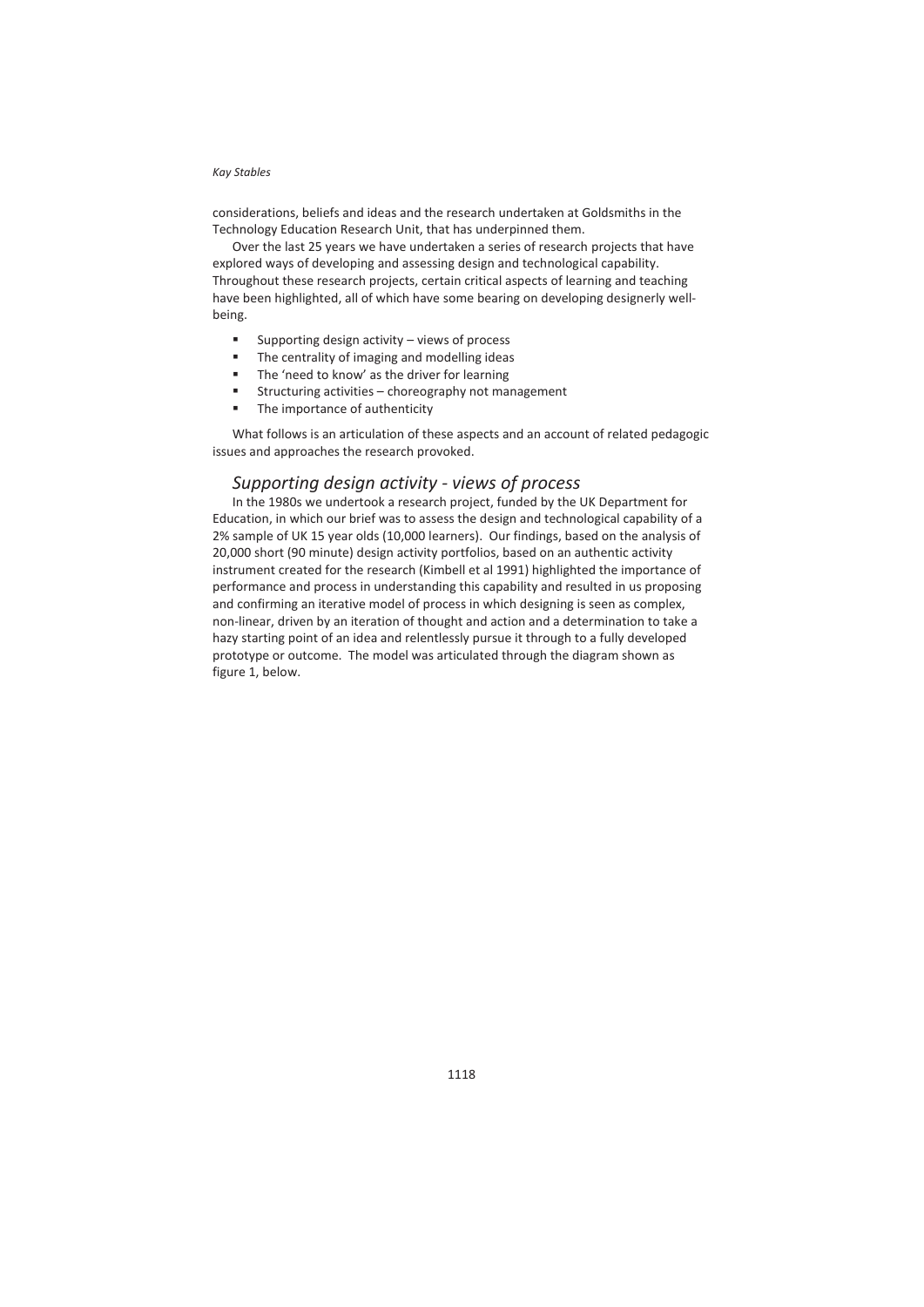

*Figure 1. The APU Design & Technology model of process (Kelly et al. 1987)* 

This initial research allowed us to profile ways in which learners approached the processes of designing and to see how these approaches impacted on their performance. At a simplistic level, using the model in figure 1, we could identify learners whose approach had a 'reflective skew' or an 'active skew' and also where the approach showed a balance between action and reflection and, where this created good performance, that action and reflection were bound together by an iterative web of thought and action that supported strong growth of ideas. Delving deeper into these 'holistic' profiles indicated that, while there were aspects that characterised high or low level performance in design activities, there was no one way of being good or bad. There was no uniform process to be witnessed. This posed a dilemma for schools education at that time (and, to an extent, still today) as the orthodoxy was of a single, linear view of process (identify a problem; research; generate an idea; make it; evaluate it). Because of its perceived uniformity, this linear process supported the teacher in managing and assessing design work. The research team, however, became increasingly aware that the model we had created had resonance with research going on beyond the school context (e.g. Darke 1979; Buchanan 1995; Cross 1982; Lawson 1990; Jones 1980). Building from this first project, further research projects have added to our understandings of processes of designing such as individual preferences or 'designing styles' (Lawler 1999, 2006) and the ways these can be affected (for good or ill) by pedagogies adopted by the teacher.

## *The centrality of imaging and modelling ideas*

If the process of designing is not governed by a pre-specified linear set of steps, then what is driving the process? The initial research indicated that the lynchpin was the growth of ideas and through more recent research involving analysis of a range of design portfolios submitted for GCSE (English national assessments at age 16) and the subsequent development of a six hour design activity undertaken by 350 learners, we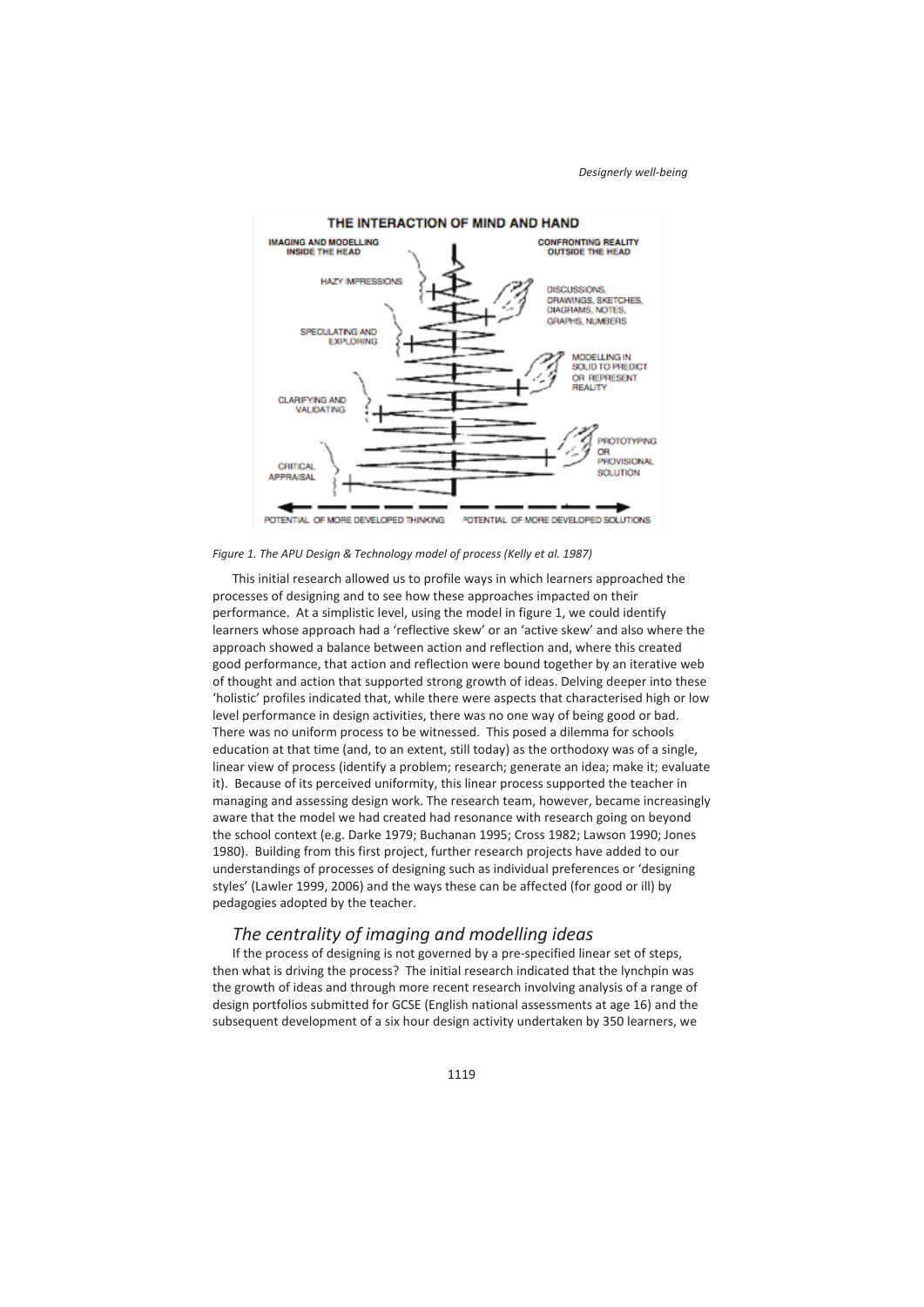qualified this further as 'having', 'growing' and 'proving' ideas. (Kimbell et al. 2004) Having parallels with what Jane Darke referred to as the 'primary generator' (1979), our research through up a further challenge for pedagogic orthodoxy in schools – that having done some research, learners should put forward a series of ideas (often by drawing 4-6 boxes and putting one in each). We were looking throughout a total design activity for every small spark of a new idea (having) and then seeing what the learner did with each of these ideas (growing) and how they made decisions about their development (proving).

## *The 'need to know' as the driver for learning*

Having an understanding of the role of ideas in driving the process of designing, we also needed to understand what was the drive for the learning taking place. Returning to the orthodoxy, teachers typically work out what they want to teach (that may or may not coincide with what learners want to learn) and structure a project where this teaching can be wrapped up in a palatable form. Our hypothesis from the early research was that any design challenge would allow learners to draw on what they already knew and could do and that, importantly, would also act as a catalyst for the 'need to know' new things. This meant that when looking to assess capability, we were more interested in whether the learner could identify what they needed to know and had an idea of how they could find out, that what they already knew. In more recent research (Kimbell et al. 2006) we actively sought data from learners (10 – 12 year olds) at the end of a design activity about what they had found easy, what they had found difficult, what they had learnt and what they wanted to get better at. Their responses gave insights into where learning and teaching knowledge, skills and understanding fitted in for the learners. Responses also indicated the extent to which they could begin to take responsibility for their own learning – to become what Glaser (1987) called " 'expert novices' who, although they may not possess sufficient background knowledge in a new field, know how to go about getting that knowledge." (1987 p.5)

### *Structuring activities – choreography not management*

Having created a model to characterise the processes of designing, we also found that we had a provided ourselves with a framework for structuring activities that presented an alternative to the prescriptive, management focused, linear model. This framework has been important because much of our research has required us to structure short design activities (typically between 90 minutes and 2 days) in order to explore aspects of learners' performance. These short activities, and the portfolio structure that has characterised them, we came to term 'unpickled portfolios' (Stables & Kimbell 2000) to distinguish them from extended projects where learners are 'steeped' and 'infused' in a lengthy learning experience. In creating the framework we have been mindful to take our lead from the model – so the model anticipates that the process begins with that initial spark of an idea and that learners are then prompted through a series of active and reflective "sub tasks" designed to scaffold, in a responsive (rather than prescriptive) way, performance of design and development. We have taken the concept of choreography to describe this approach and to distinguish it from more prescriptive, linear, management models of designing.

To illustrate how tasks were structured in this way, the following is an illustrative sequence of events for a six hour task, starting after the design challenge has been presented.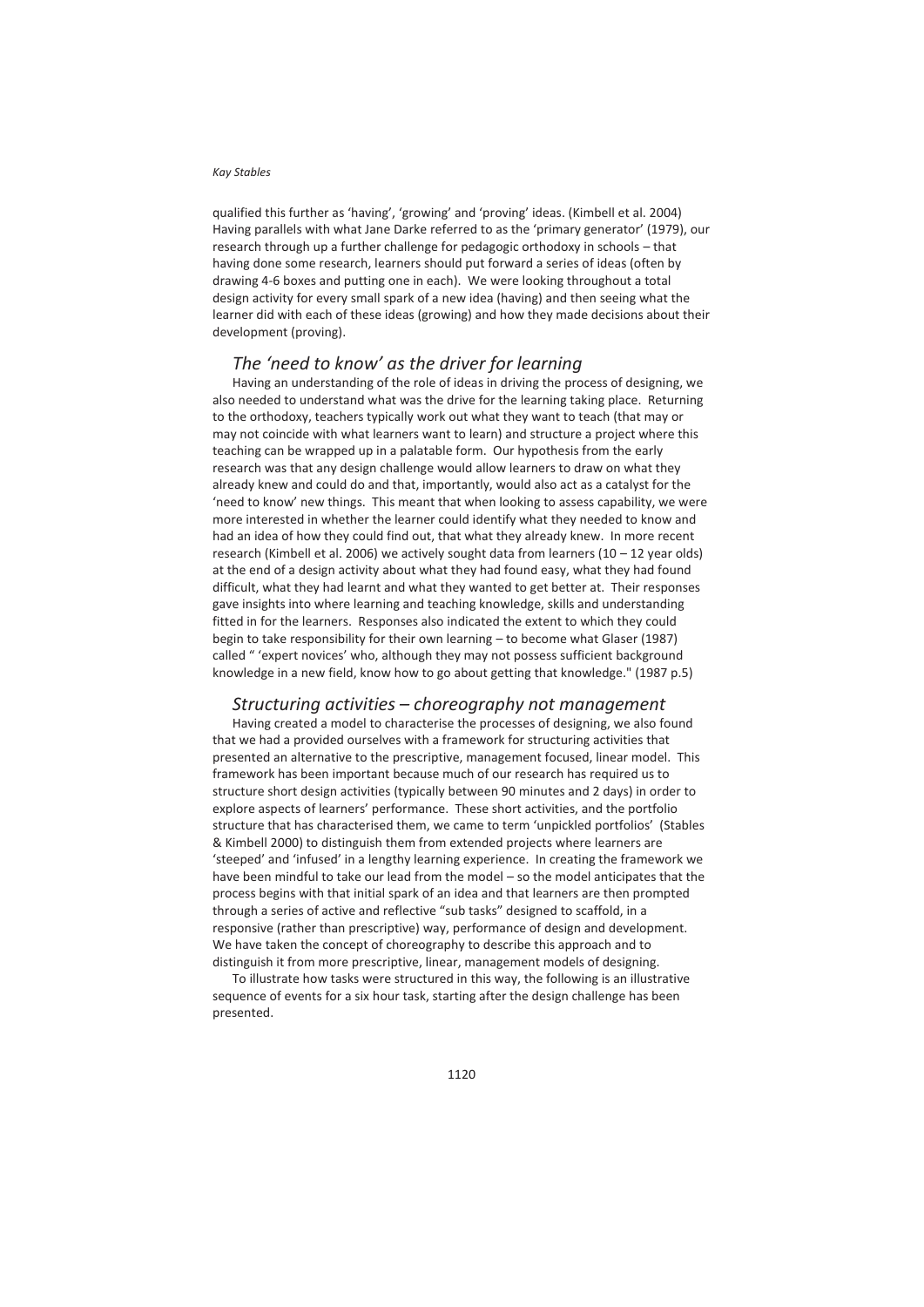- Put down first ideas
- Swap work with 2 team mates for further development
- Review ideas and continue individually with early development using drawing and/or 3d 'sketch' modelling
- Pause and reflect on end user and context of use
- Continue development
- Record development photographically, and comment on progress and next steps
- Repeat development and recording at 45 minute intervals
- Swap work with team mates for 'critical friend' reviews
- Review comments
- Fast-forward development with an annotated sketch to show how a completed outcome would be.

Part of the framework for this task was created through the dynamic collection of work in a portfolio that was created by a customised unfolding booklet (figure 2) that allowed learners to keep sight of their total work as ideas progressed.



The task is on the front of the booklet

More task information and first thoughts are on the bottom inside fold

The top section opens up for idea development while first thoughts and the task are still visible

The bottom section folds down for further working

Reflections on the development are put on the folded-down top flap - still leaving the ideas being considered visible

Final information is recorded on the back of the booklet

*Figure 2 the unfolding booklet of the unpickled portfolio (Kimbell et al. 1991)* 

Throughout our research we have collected data on the response of both learners and teachers to the design activities we have used and consistently we have received positive responses to the value of the way the activities have been structured, including the way in which what might appear to be a straitjacket has been perceived as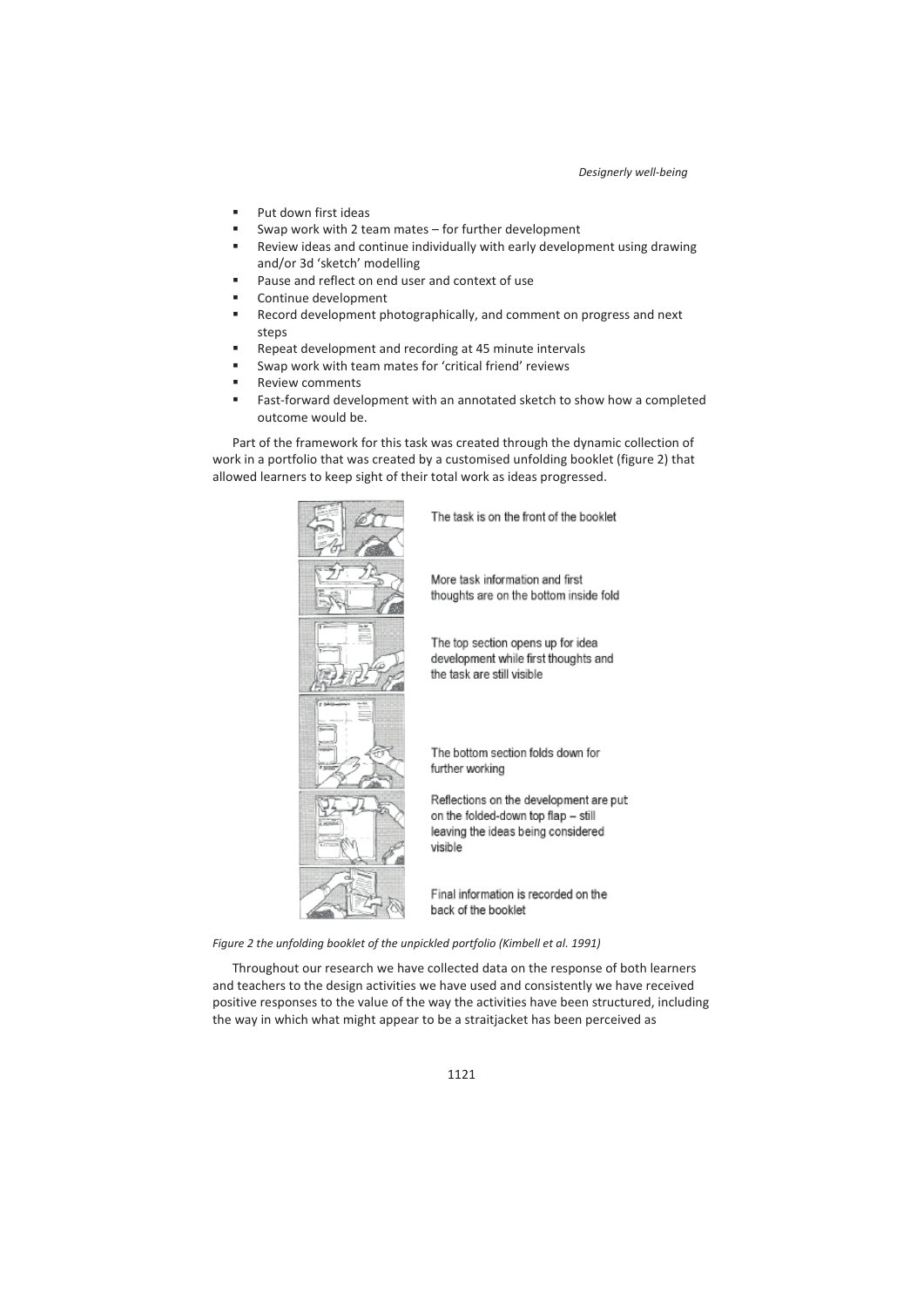liberating – supporting creativity and innovation. The structure seems to become invisible as the learners focus on the development of their ideas, rather than how to organise their work. In current research, the paper portfolio has been entirely replaced by a digital one, in which learners can draw on a range of text and imaging tools to develop their ideas, with all drawings, photos, videos, audio files, text files being seamlessly uploaded to a dedicated web space every 20 seconds. This shift to a digital portfolio has provided greater flexibility through the choice of reflection and documenting tools, supporting a broad range of learning styles and learners with special educational needs, while the active/reflective choreography of the original model remains in place. (Kimbell et al. 2009)

### *The importance of authenticity*

The starting point for the original research in the 1980s was to assess design and technological capability by trying to understand what is actually going on during the performance of designing, rather than how well learners could jump through a set of hoops that had been pre-defined as a design process. Thus, from the outset, we were keen to attend to authenticity – both of the process and its dynamic documentation, as described so far, and also of the design challenges presented to the learners. In the initial research we needed draw learners quickly into both an understanding of what a design challenge is and the context in which we were setting a series of challenges – and we did this through presenting snapshots of scenarios, issues and fertile ground for finding design tasks through short videos. More recently we have presented design challenges supported with resources such as user profile cards, image banks and handling collections of 'inspirational' objects. The aim in all of this has been to present authentic challenges what we have referred to as 'context-rich tasks'. The breadth of learners we have worked with has involved us in writing stories for six year olds who were designing for someone that they missed, creating scenarios around transporting medicine in heat and across rough terrain as a preamble to design tasks with teenagers in South Africa and presenting user profiles of people taking regular medication to both primary and secondary aged learners to support them developing innovative solutions to a 'pill dispensing' challenge. In each case the aim has been to provide insight into the issues in a context along with motivating challenges and inspirational resources whilst leaving space for the learners to make the task their own. Feedback from teachers and learners has consistently been positive. In recent research we asked learners to give us specific feedback on what was inspiring them in the challenge they had been set. What was apparent was not just that the learners found all of the resources (design briefs, user profiles, inspiration objects etc) useful in various ways, but that they were able to make the tasks their own by the way the resources prompted them to draw on their own life experiences as well. This is captured in the following comment from the 'pill dispenser' challenge.

The thing that inspired me was that my granddad takes lots of pills so if I could create one this maybe would help him take it and not forget in the evening or the morning, forget to take them which would be very vital to his health. He has been a big role model in me creating this product. (Stables 2010)

## **Where does this take us for designerly well-being?**

The research we have undertaken has provided a range of pedagogic approaches that support the development of designerly well-being. However, these approaches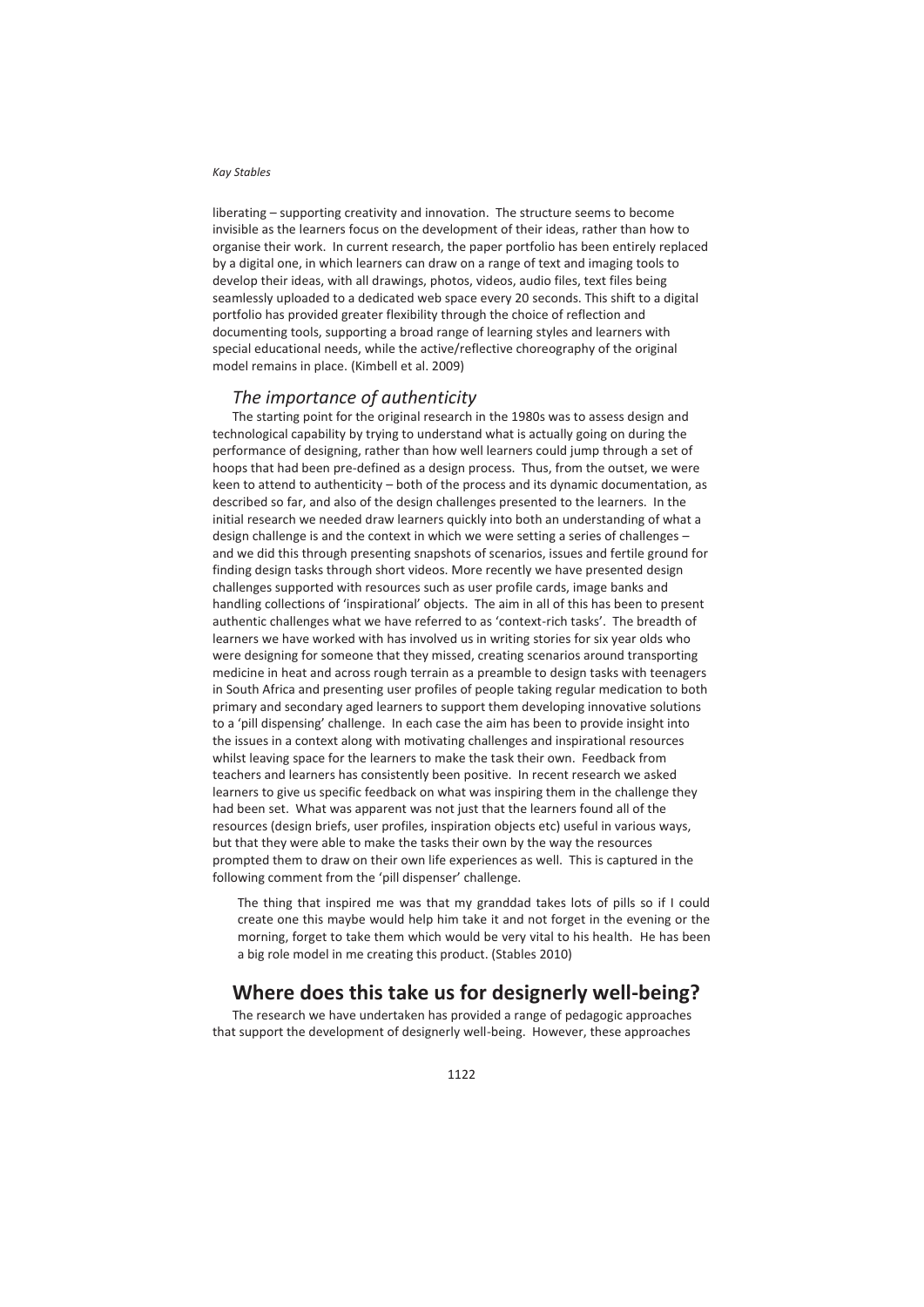are likely to present challenges to teachers. They require a shift in understanding – of the nature of designing processes, of the value of a 'need to know' approach to learning, and of the importance of leaving space for the learner – in both the task and the process. Even if understanding shifts, the practicalities and challenges of managing more open, responsive and diverse approaches to designing and learning are considerable.

Ways of supporting learners to understand their own processes and, through metacognition, develop their own ways of bringing designerly thought and action to bear on challenges have become a cornerstone of our pedagogic approaches. While the insights we now hold have been derived empirically, seen more generically they are not unique within educational settings and have resonance with many learner-centred views of education. But even if adopted more broadly, would they, in themselves, develop designerly well-being?

In my view they provide a sound starting point, but aspects remain for further exploration and understanding. The following list begins to scratch the surface.

- How do we develop the combination of the capable designer and critical consumer– how do we develop what a person "can be" as effectively as what they "can do"?
- Do we understand enough about how to motivate learners and to deal with emotional challenge, such that they are willing to take risks, become confident and have faith in themselves as designers and as learners?
- If we can create "expert novices", how then do we provide the necessary support and guidance to manage and resource the consequent 'need to know'?
- What pedagogies within and beyond those in our research can we draw together and exploring to create a rich repertoire of tools for learning and teaching?
- Does the same value exist for exploring designerly well-being in professional design contexts?
- How will we know if achieving all of the above will impact on well-being in society?

The challenge is immense. Perhaps a start would be to understand better the emotional impact of design experience on learners. The story will continue.

# **References**

- Archer, L.B. 1992. "The nature of research in design and design education." In *The nature of research into design and technology education*, edited by Bruce Archer, Ken Baynes and Phil Roberts, 7 - 14. Loughborough: Loughborough University of Technology.
- Baynes, Ken. 2005. *Design and democracy: Speculations on the radical potential of design, design practice and design education*. Wellesbourne, UK: The Design and Technology Association & Loughborough University.
- Baynes, Ken. 2006. "Design education: what's the point?" *Design and Technology Education: An International Journal* no. 11 (3):7-10.
- Baynes, Ken. 2010. *Models of change: the impact of 'designerly thinking' on people's lives and the environment. Seminar 1: modelling and intelligence*. Vol. Occasional Paper 3, *Design: Occasional papers*. Loughborough: University of Loughborough.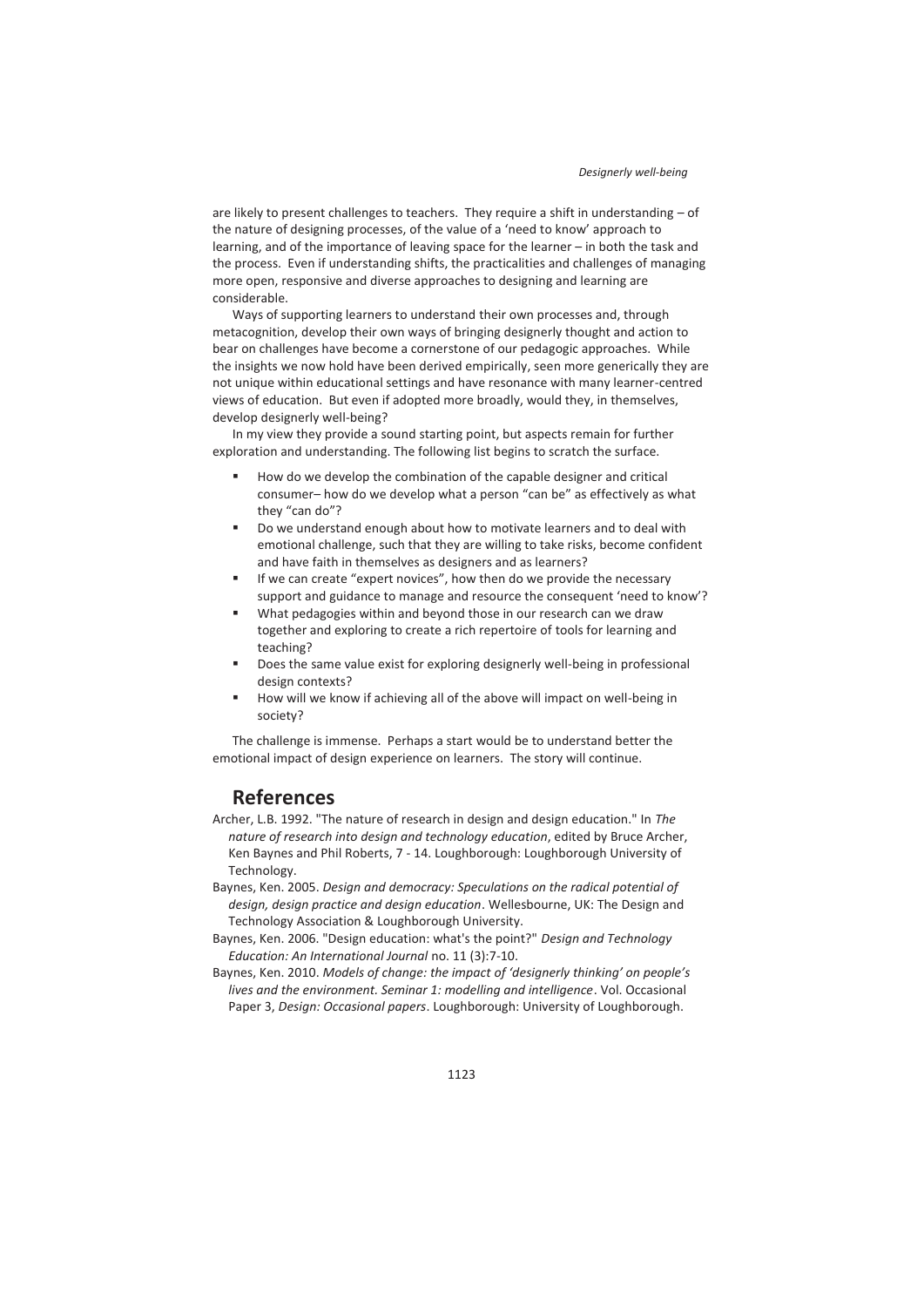Black, Paul, and Geoffrey Harrison. 1985. *In place of confusion: Technology and science in the curriculum*. London & Nottingham: Nuffield-Chelsea Curriculum Trust / National Centre for School Technology.

Bronowski, Jacob. 1973. *The ascent of man*. London: British Broadcasting Corporation.

- Buchanan, Richard. 1995. "Wicked problems in design thinking." In *The idea of design*, edited by Victor Margolin and Richard Buchanan, 3-20. Cambridge, Massachusetts; London, England: MIT Press.
- Buchanan, Richard. 2001. "The Problem of Character in Design Education: Liberal Arts and Professional Specialization." *International Journal of Technology and Design Education* no. 11 (1):13-26.

Claxton, Guy, Bill Lucus, and Ellen Spencer. 2012. *Making it: Studio teaching and its impact on teachers and learners*. Winchester: Centre for Real World Learning.

Commission, Design. 2011. *Restarting Britain, Design Education and Growth*. London.

- Corkhill, Betsan. 2012. Therapeutic knitting study day manuscript: Knitting to facilitate change. www.stitchlinks.com: Stitchlinks CIC.
- Crawford, Matthew. 2010. *The case for working with your hands: Or why office work is bad for us and fixing things feels good*. New York: Penguin.
- Cross, Nigel. 1982. "Designerly ways of knowing." *Design Studies* no. 3 (4):221-227.
- Csikszentmihalyi, Mihaly. 1996. *Creativity: flow and the psychology of discovery and invention*. New York: Harper Collins.
- Darke, Jane. 1979. "The primary generator and the design process." *Design Studies* no. 1 (1):36-44.
- DfE. 2011. The Framework for the National Curriculum: A report by the Expert Panel for the National Curriculum review. London.
- Dilani, Alan. 2009. Psychosocially Supportive Design: A Salutogenic Approach to the Design of the Physical Environment. In *SHB2009 - 1st International Conference on Sustainable Healthy Buildings;*. Seoul, Korea.
- Gill, Eric. 1940. *Christianity and the Machine Age*. London: Sheldon Press.

Glaser, Robert. 1987. "Teaching expert novices." *Educationak Researcher* no. 16 (5):1. doi: 10.3102/0013189X016009005.

Henley, Darren. 2012. Cultural education in England: An independent review by Darren Henley for the Department for Culture, Media and Sport and the Department for Education. London: DCMS/DFE.

Hetland, Lois, Ellen Winner, Skhirley Veenema, and Kimberley Sheridan. 2007. *Studio thinking: the real benefits of visual arts education*. New York: Teachers' College Press.

ITEA. 1996. *Technology for all Americans: A rationale and structure for the study of technology*. Reston VA: International Technology Education Association.

- Jones, J. Christopher. 1970. *Design methods: seeds of human futures*. London: John Wiley & Sons Ltd.
- Keirl, Steve. 1999. As if democracy mattered ... Design, Technology and Citizenship or 'living with the temperamental elephant'. In *IDATER 1999*. Loughborough University: loughborough University.
- Keirl, Steve. 2006. "Design and Technology Education: Whose design, whose education and why?" *Design and Technology Education: An International Journal* no. 11 (2):11.
- Kelly, A. V, R. A Kimbell, V. J Patterson, J Saxton, and K Stables. 1987. *Design and technology: A framework for assessment*. London: HMSO.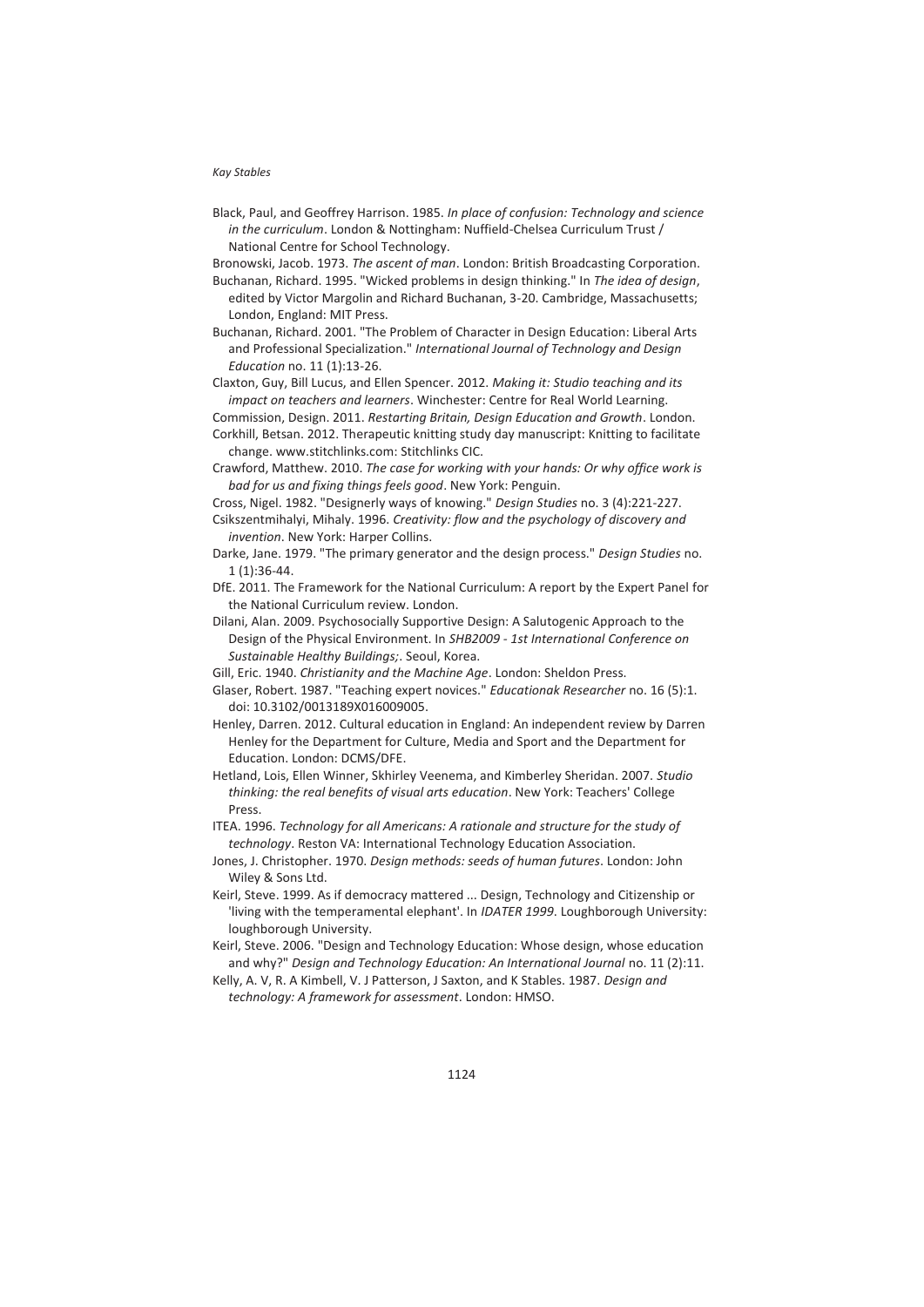*Designerly well-being*

Kimbell, Richard, Susan McLaren, Wesley Hamilton, and Paul Clewes. 2004. Roboteers in residence: An evaluation for NESTA and the BBC. London: Technology Education Research Unit, Goldsmiths University of London.

Kimbell, Richard, and Kay Stables. 2008. *Researching design learning: Issues and findings from two decades of research and development*. Edited by William W. Coben, *Science & Technology Education Library*. Dordrecht, NL: Springer.

Kimbell, Richard, Kay Stables, Tony Wheeler, Andrew Wozniak, and A. V Kelly. 1991. *The assessment of performance in design and technology*. London: SEAC / HMSO.

Kimbell, Richard, Tony Wheeler, Soo Miller, and Alistair Pollitt. 2007. *e-scape portfolio assessment: a research and development project for the Department for Education & Skills (DfES) and the Qualifications and Curriculum Authority (QCA), Phase 2 report*. London: Technology Education Research Unit, Goldsmiths, University of London.

Kimbell, Richard, Tony Wheeler, and Chloe Nast. 2006. e-scape Phase 2 interim report to SEAC. London: Technology Education Research Unit, Goldsmiths University of London.

Kimbell, Richard, Tony Wheeler, Kay Stables, Tristram Shepard, Fred Martin, Dan Davies, Alistair Pollitt, and Gillian Whitehouse. 2009. e-scape portfolio assessment: a research & development project for the Department of Children, Families and Schools, phase 3 report. London: Goldsmiths, University of London.

Larsson, Andreas, Tobias Larsson, Larry Leifer, Machiel Van der Loos, and John Feland. 2005. Design for wellbeing: Innovations for people. In *Proceedings of 15th International Conference on Engineering Design*, edited by A Samuel and W Lewis. Melbourne, Au: The Design Society.

Lawler, Tony. 1999. "Exposing the gender effects of design and technology project work by comparing strategies for presenting and managing pupils' work." In *IDATER 99: International Conference on Design and Technology Educational Research and Curriculum Development*, edited by P. H. Roberts and E. W. L. Norman. Loughborough: Loughborough University of Technology.

Lawler, Tony. 2006. Design styles and teaching styles: A longitudinal study of pupils' ways of doing designing following complementary re-grouping and teaching. Paper read at TERC 2006: Values in Technology Education, at Gold Coast, Australia.

Lawson, Bryan. 1990. *How designers think: the design process demystified*. 2nd ed. Oxford: Butterworth Architecture. Original edition, 1980.

Manzini, Ezio. 2004. "Context-based wellbeing and the concept of regenerative solution: A conceptual framework for scenario building and sustainable solutions development." *The Journal of Sustainable Product Design* no. 2:9.

Marchand, Trevor. 2008. "Muscles, morals and mind: Craft apprenticeship and the formation of person." *British Journal of Educational Studies* no. 56 (3):27.

Miller, John. 2011. *What's Wrong with DT?* London: RSA.

Nelson, Harold G., and Erik Stolterman. 2003. *The design way: intentional change in an unpredictable world*. Englewood Cliffs, NJ: Educational Technology Publications.

Norman, Eddie, Kay Stables, and Ken Baynes. 2010. Design education: nurturing the designerly but at what cost? In *Technological Learning & Thinking*, edited by Ron Hanson and Stephen Petrina. Vancouver: University of British Columbia.

Nussbaum, Martha. 2000. *Women and Human Development: The capabilities approach*. Cambridge UK: Cambridge University Press.

Nussbaum, Martha. 2011. *Creating Capabilities: The human development approach*. Cambridge, MA

London, UK: The Belknap Press of Harvard University Press.